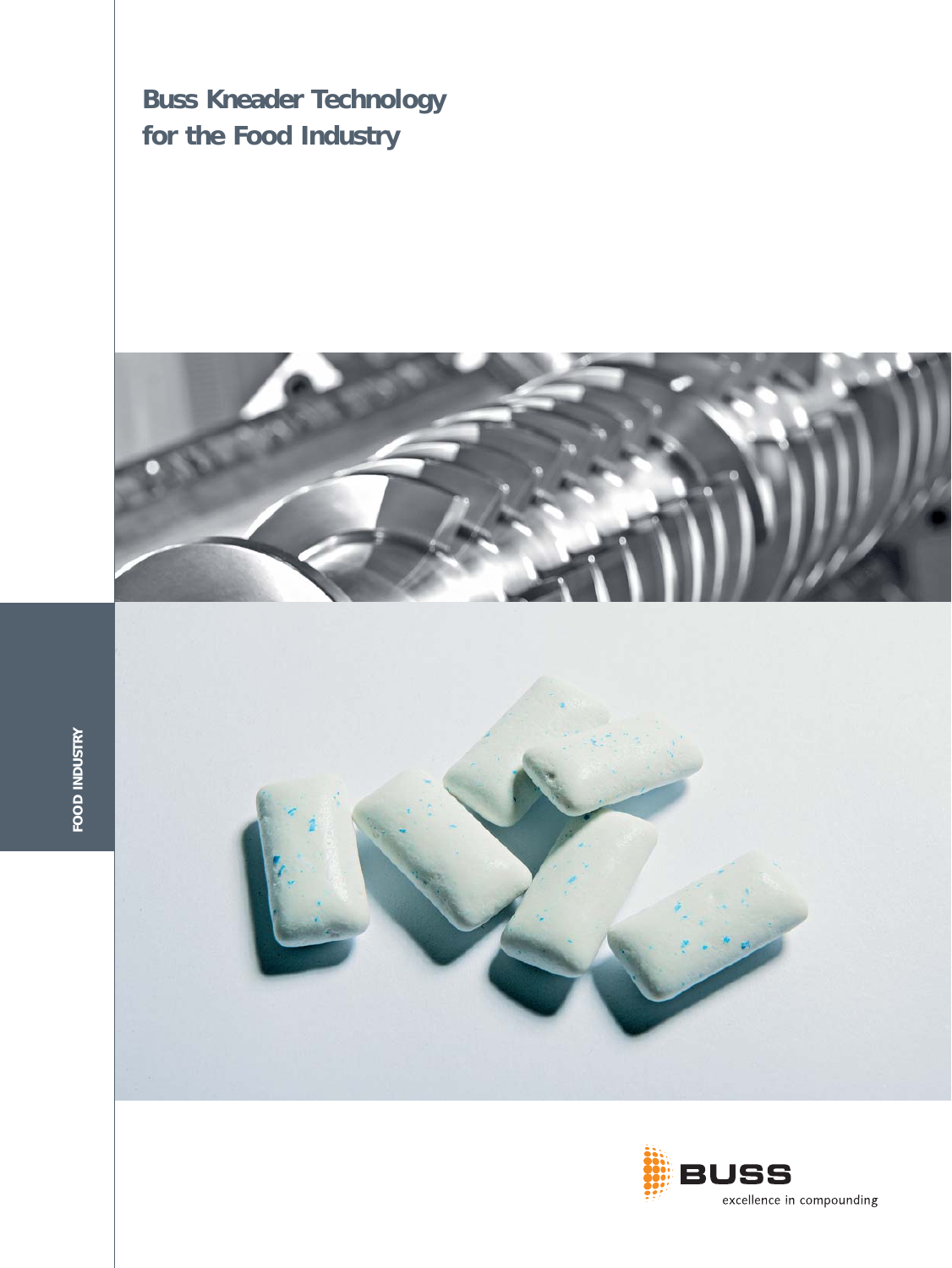### **BUSS Food Extrusion Technology 50 Years of Experience in the Food Industry**

As early as 1947 Buss supplied a commercial Kneader for the preparation of chocolate doughs thus, pioneering the continuous extrusion of food. From those early days Buss has continued deve loping innovative technologies resulting in fully continuously operating processes in well known applications such as the pulling of soft candies, the low-moisture preparation of granulated sugar for the production of sugar tablets and the compounding of Gum Base, Chewing Gum and Bubble Gum. The Buss Kneader is the leading equipment for all these technologies. Its unique operating principle results in a very gentle mixing of the shear and temperature sensitive stock. Macro- and micromixing is second to none and the laboratory, pilot and commercial lines operated worldwide confirm these outstanding features.

Our efforts are aimed at developing and supplying technologies and equipment for the economic production of high quality products.



#### **Applications**

The unique operating principle of the Buss Kneader permits a gentle yet homogeneous processing. In addition, the efficient macro- and micromixing results in a narrow residence time distribution and an outstanding self-cleaning action. Consequently, the Buss Kneader is the preferred equipment used for the preparation of shear sensitive products; such as:

- -> Pastries, Cakes, Biscuits
- > Breakfast Cereals
- > Snack-Pellets
- $\rightarrow$  Chocolate Doughs
- ->>>>>>> Sugar Comprimates
- -> Soft Candies
- -> Chewing Gum, Bubble Gum, Gum Base
- > Pet Food

#### **BUSS Laboratories**

Our laboratories are equipped and serve for:

- $\rightarrow$  establishing processing parameters for the design and supply of pilot and commercial lines
- -> Process optimization
- $\Rightarrow$  Process development
- ->>>>>>>> Product development

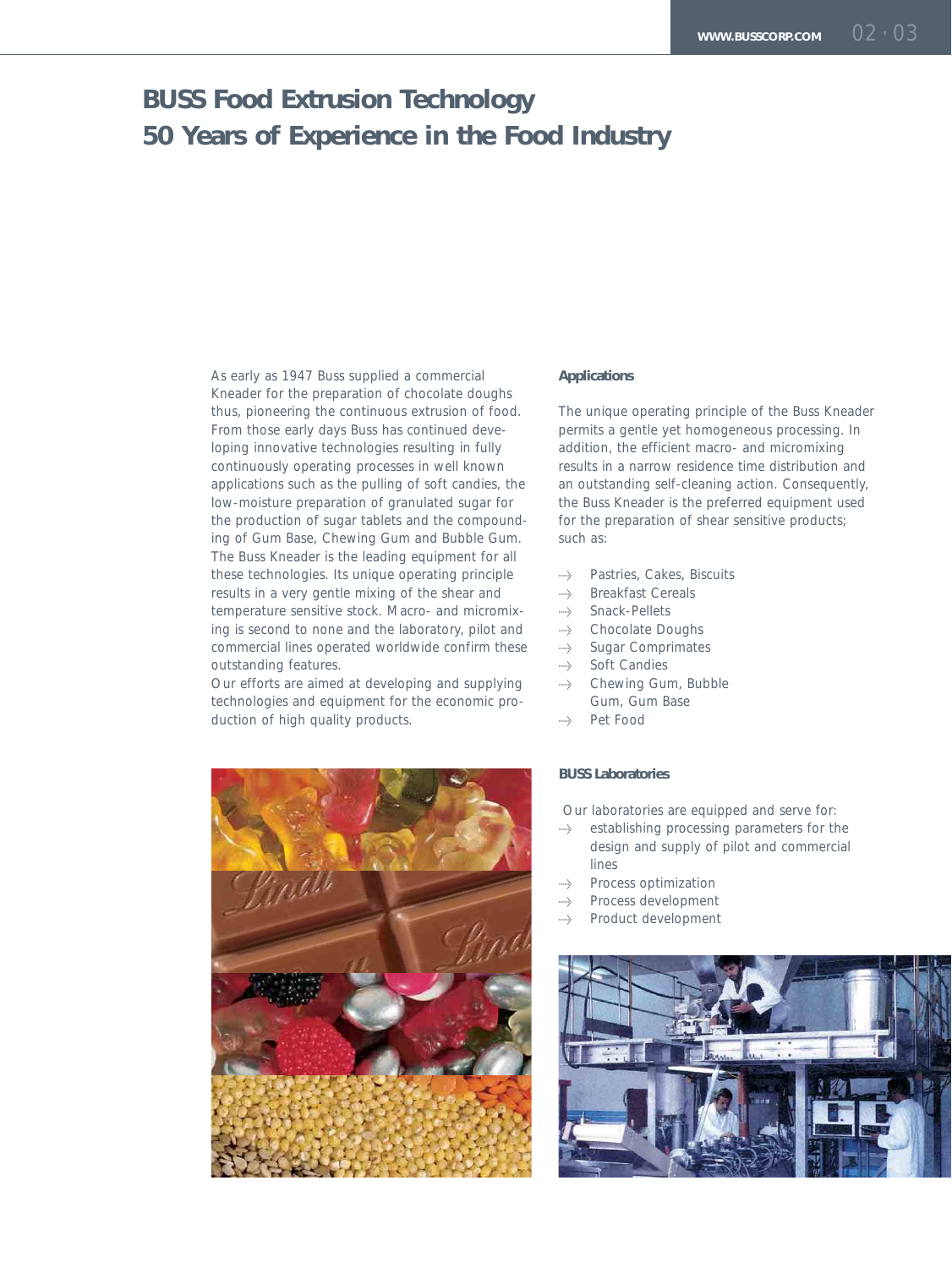## **Buss Kneader® Its unique Operating Principle**

The Buss Kneader is a continuously operating single-screw machine, but its unique operating principle and its special screw and barrel design differentiate it from traditional single-screw extruders:

The screw of a common single-screw extruder has a continuous spiral. With the Buss Kneader this spiral is broken by three gaps per revolution resulting in the Kneading Flights.

Three rows of Kneading Pins or Kneading Teeth cooperating with the kneading flights are individually inserted in the barrel, at radial intervals of 120°. The screw of a common single-screw extruder only rotates. The motion of the Buss Kneader screw is different: an axial stroke or oscillation is superimposed on the rotation. The gear box ensures that for each revolution the screw is accompanied by one full stroke forward and backwards. An additional design feature appreciated by R & D engineers as well as maintenance personnel and operators is the vertically split barrel which easily can be opened and closed (see figure on the right).

In order to explain the operating principle of the Buss Kneader a section of the screw is projected into a flat plane.

The kneading flights appear as three rows of stretched rhomboids and the kneading teeth individually inserted in the barrel as three rows of diamonds.

The rotation of the screw correponds to a movement from bottom to top hence the stock is conveyed from the right to the left hand side.

Completing a full revolution, the paths traced by the kneading teeth cover and wipe the entire screw surface.

There are no dead areas or volumes left; the reason for the recognised performance of the Buss Kneader with regard to dispersive and distributive mixing and its outstanding self-cleaning efficiency.



**Single Screw Extrude** 





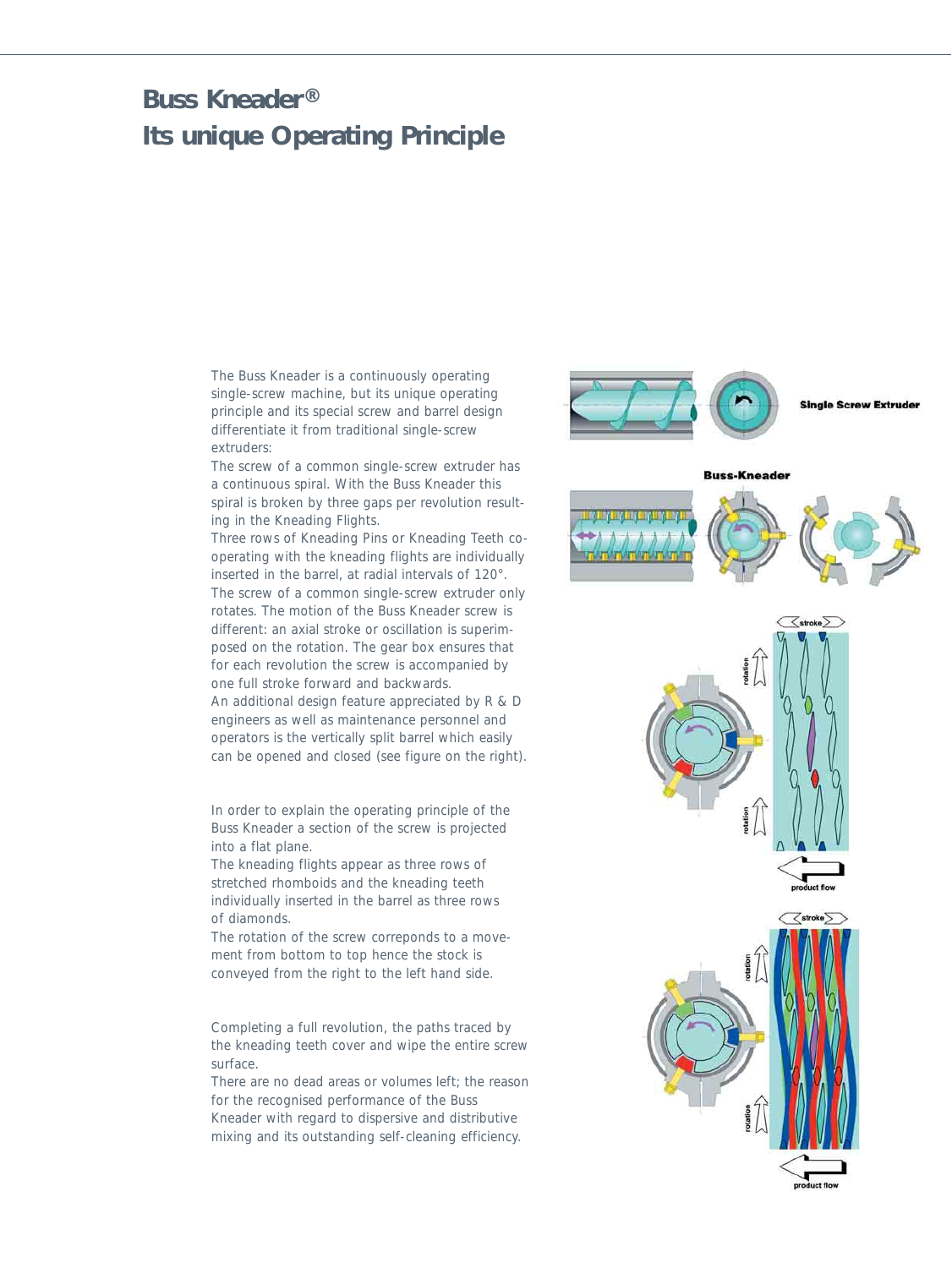## **Buss Kneader® A Modular Concept in every way**

#### **Modular Barrel Design**

The barrel of the Buss-Kneader is vertically split and can easily be opened and closed. The barrel halves are pivoted and the screw remains in place. Hence, neither barrel modules nor the screw need to be removed from the base plate.

R&D engineers appreciate this feature as they can stop the machine in full and by opening the barrel they can visually observe and verify the progress of the process.

Maintenance people also profit from the split barrel making their work quick and easy. By means of the opening/closing mechanism the barrel remains positioned on the base plate and no screw has to be pulled.

#### **Processing Length 7 L/D**

The basic and shortest Buss Kneader is made-up of two barrel modules resulting in a processing length of 7 L/D. Via the feed port of the first barrel module the individual raw material components of the compound or a premix of them are continuously fed into the Buss Kneader.



**BUSS Kneader type LR 300-7**

#### **Processing Length 11 L/D**



A third barrel module extends the processing length to 11 L/D. Barrel modules with and without feed ports can be combined at will. Thus, raw material components can be fed downstream into the Buss Kneader; a feature increasing the versatility and flexibility in processing.

The feed ports not only serve for feeding premixes or raw material components. They can also be used for devolatilization, either by atmospheric vent or by pulling vacuum. In doing so volatiles can be removed in a controlled manner from the stock.

### **Processing Length 15 L/D**



Four barrel modules result in a total processing length of 15 L/D. Again the barrel modules can be equipped with feed ports for feeding or for devolatilization.

#### **Processing Length 19 L/D**

The most complex processes can be performed on a total processing length of 19 L/D which is made-up of five barrel modules.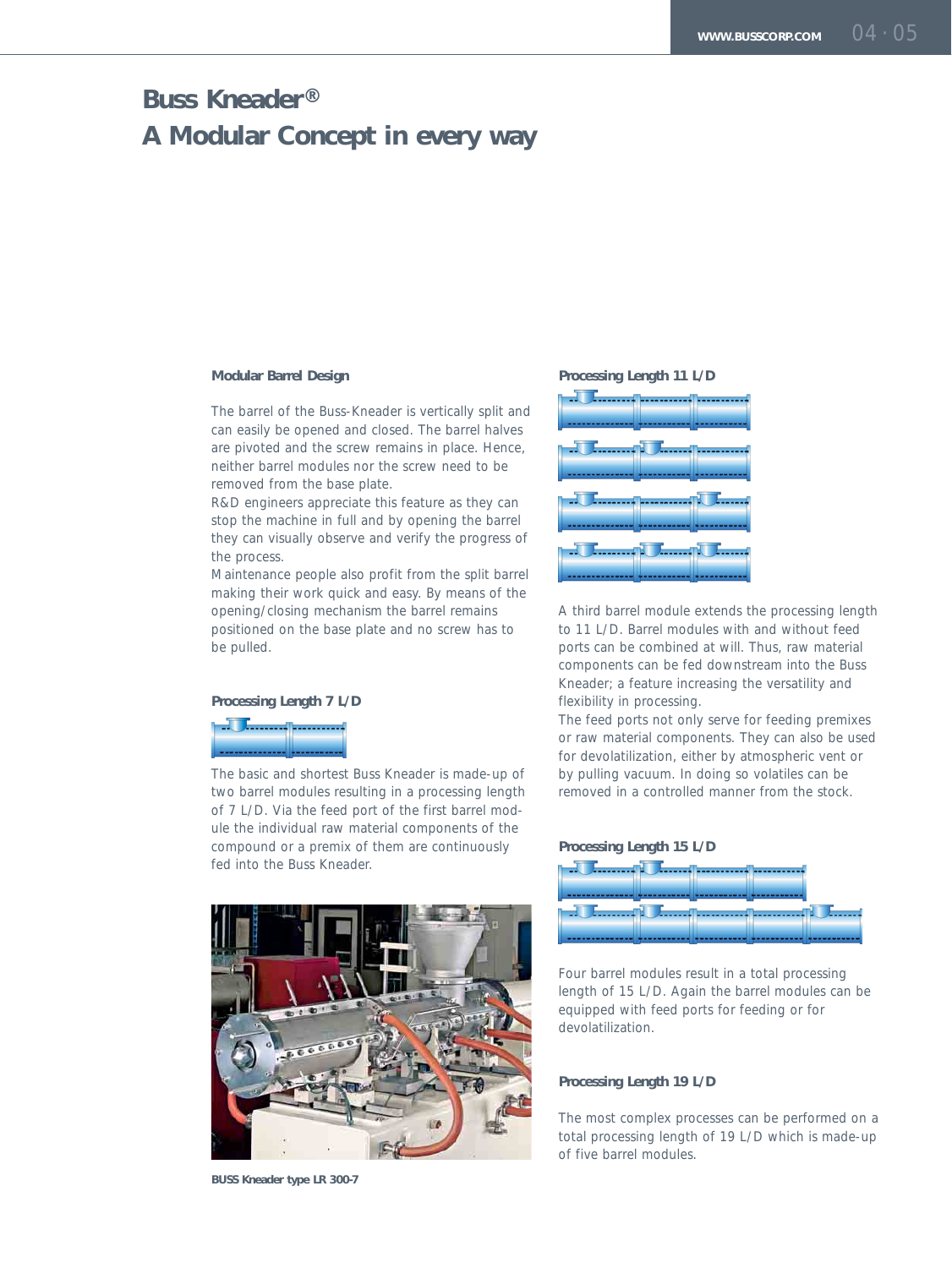### **Buss Kneader® A Modular Concept in every way**

#### **Modular Kneading Screw Design**

The central shaft supports screw elements which are slid onto it. The screw end nut tightens the set of screw elements. The central screw shaft is hollow over its entire length. This shaft contains a circulation system for a fluid heat transfer medium.This heat transfer circuit is closed such that when removing the screw elements from the central shaft the heat transfer circuit need not be disconnected.



#### **Injection Pin**

Kneading pins or kneading teeth individually inserted in the barrel co-operate with the kneading flights of the screw elements. An injection channel is generated by drilling through a kneading pin along its entire length. When not pressurized by the fluid to be injected the injection orifice is automatically closed by a spring loaded needle. This prevents the stock from blocking the injection channel when not in use. As the kneading pins are individually inserted in the barrel an injection pin can be installed at any location of a pin. This unique feature makes the downstream injection of viscous fluid components at any location of pins, efficient and easy. The contours of the kneading pins and the injection pins are identical, leaving the mixing efficiency unchanged.



#### **Thermocouple Pins**

Similarly to the injection pin a kneading pin is drilled and a spring loaded thermcouple inserted into the bore. The pin is not completely drilled protecting thermocouple from any mechanical wear and damage.

The thermocouple sits within the stock hardly influenced by the temperature settings on the barrel. Thus, the thermocouple very accurately reads out the real stock temperature; a feature which contributes to the precise control of the process. The contours of the kneading pins and the thermocouple pins are identical. Consequently, the mixing efficiency remains unchanged.

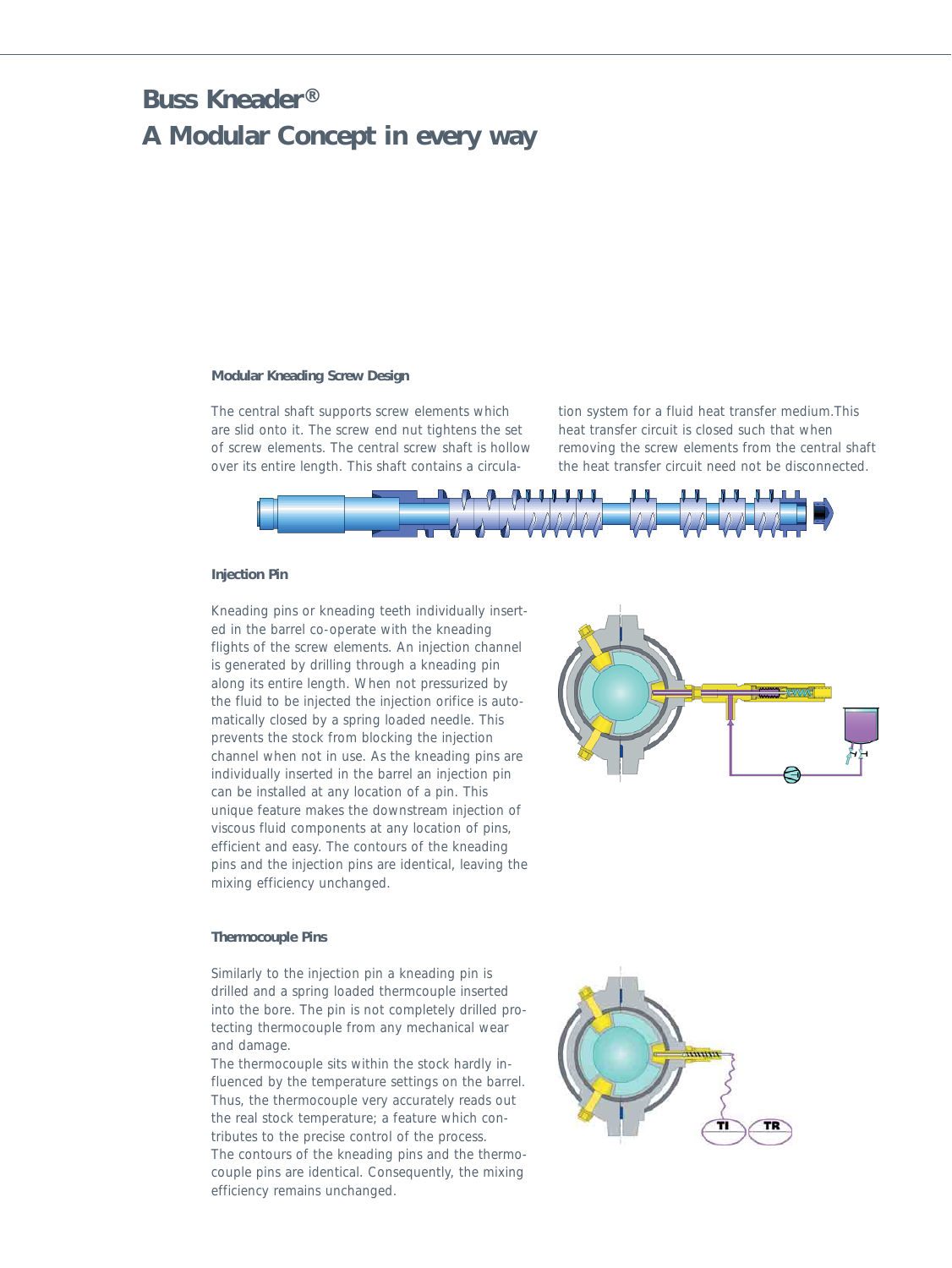### **Buss Kneader® Its Processing Features**



**BUSS Kneader type LR 300-15**

**Temperature Control**



The central shaft of the kneading screw is drilled over its entire length. A pipe is inserted into this bore. A fluid heat transfer medium flows through this central pipe to the tip of the screw and returns in the gap between the bore of the central screw shaft and the pipe. On its way back the heat transfer medium exchanges heat with the stock via the surface of the screw elements. In this way the stock is precisely temperature controlled.





The barrel modules are jacketed for the circulation of a fluid heat transfer medium. As a result and similar to the kneading screw the entire surface of the barrel contacted by the stock is precisely temperature controlled. According to the process requirements the barrel modules can individually set to different temperatures.

Depending on the temperature level required by the process, water, steam or mineral oils serve as fluid heat transfer media.

#### **Shear and Energy Dissipation**

The kneading flights of the screw are wiping past the individual kneading pins. Thus, shear gaps are generated. The frictional forces within the stock (rheology) absorb mechanical energy. This mechanical energy dissipates into heat for heating up the stock to the desired process temperature. It also generates shear stress which performs dispersive and distributive mixing. Both, scientific work and field experience prove that the Buss Kneader operating principle generates moderate shear stress resulting in a maximum macro- and micro-mixing efficiency at minimum energy dissipation. This feature is second to none for screw type machines. It is the reason for the success of the Buss Kneader for the compounding of shear and temperature sensitive products in the field of food technology.